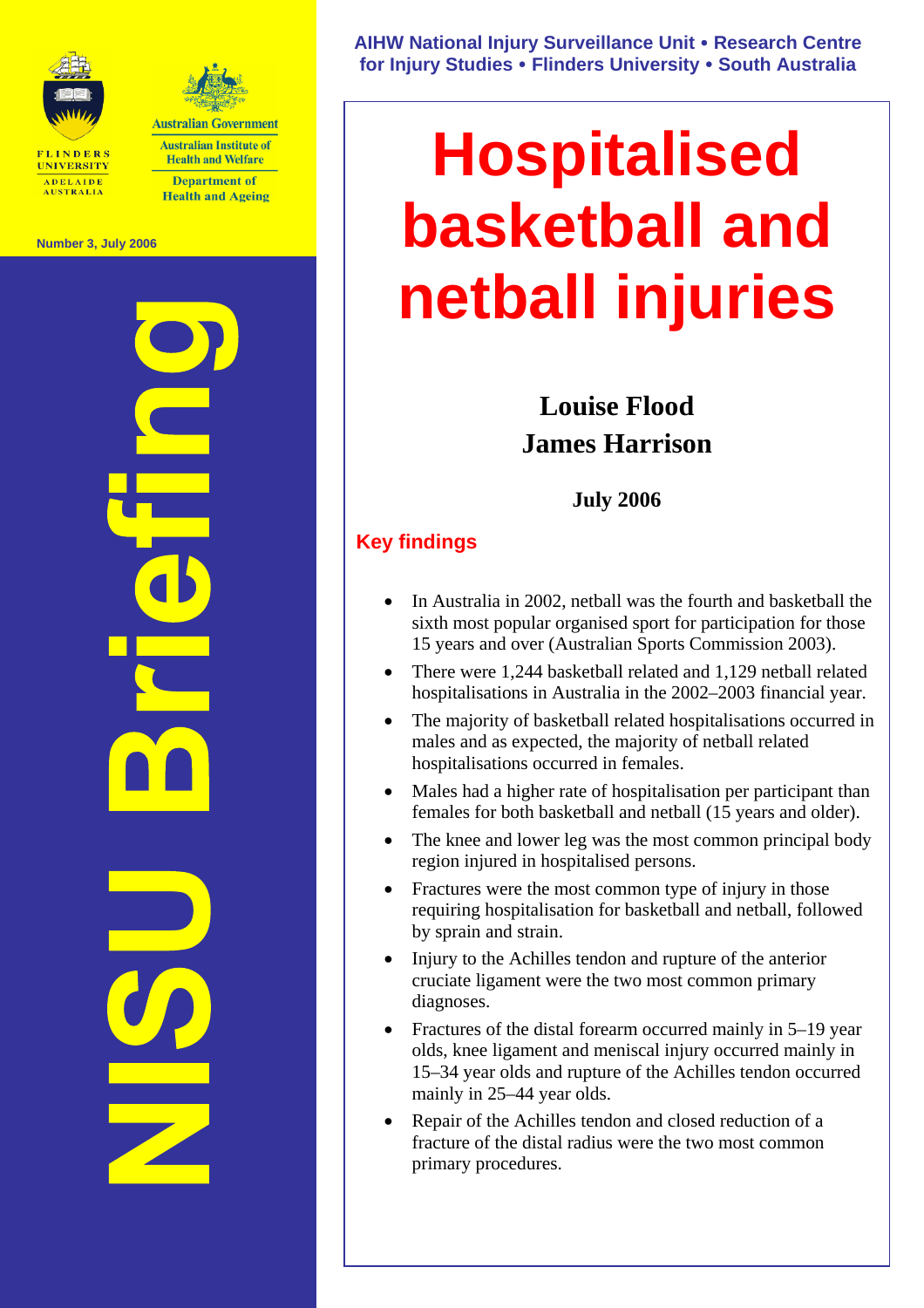## **Introduction**

Exercise is important for minimising risk of conditions including cardiovascular disease, stroke, diabetes, cancer, hypertension, mental health disorders and premature death (Sacco et al. 1998; Blair et al. 1989; Stevenson et al. 2000; General 1999; Szabadi 1988; Siscovick et al. 1985). It is not uncommon for participants to be injured, however, the majority of injuries are not severe (Lindsay et al. 2000; Office for Recreation and Sport 2000). A study of sport and exercise related injury in the Latrobe Valley found one hospital admission for every 10 emergency admissions and 12 general practice consultations (Finch et al. 1999). Hospitalised injuries tend to be more severe and costly than other injuries (Watson & Ozanne-Smith 1997). Hence, while hospitalised sports injuries are small as a proportion of all sport injuries they warrant attention.

In 2003, basketball was the seventh and in 2002, the sixth most popular organised sport (for those 15 years and over). 161,200 Australian adults (18 years and over) play basketball (Australian Sports Commission 2000a). Netball was the fourth most popular organised sport, for participation, in Australia in 2002 and 2003 (for those 15 years and over) (Australian Sports Commission 2003). There are just under 278,900 adults participating in netball (18 years and over) (Australian Sports Commission 2000b). In Australian children, 5–14 years old, in the 12 months prior to April 2003, basketball was the fifth most popular organised sport, with 7.7% of those 5–14 years old participating (8.6% of males and 6.9% of females) and netball was the third most popular organised sport for participation, with 9.1% participating (0.6% of males and 18.1% of females) (Australian Bureau of Statistics 2005).

The briefing that follows is a short overview of basketball and netball related hospitalisations in Australia in the 2002–2003 financial year. It is an extension of the basketball and netball chapter found in the Australian Institute of Health and Welfare report by the same authors on hospitalised sports injury (Flood & Harrison 2006).

## **Age and sex**

4.3% of Australian males and 2.9% of Australian females, 15 years and over participate in basketball (Australian Sports Commission 2003). 74.6% of basketball participants are less than 35 years old and 58.5% of basketball participants are male (Australian Sports Commission 2000a). The largest number of basketball related hospitalisations occurred in the 15–24 year old age group (n=482) with 80.1% of these hospitalisations occurring in males. There were 6.3 basketball related hospitalisations per 100,000 population (Figure 1).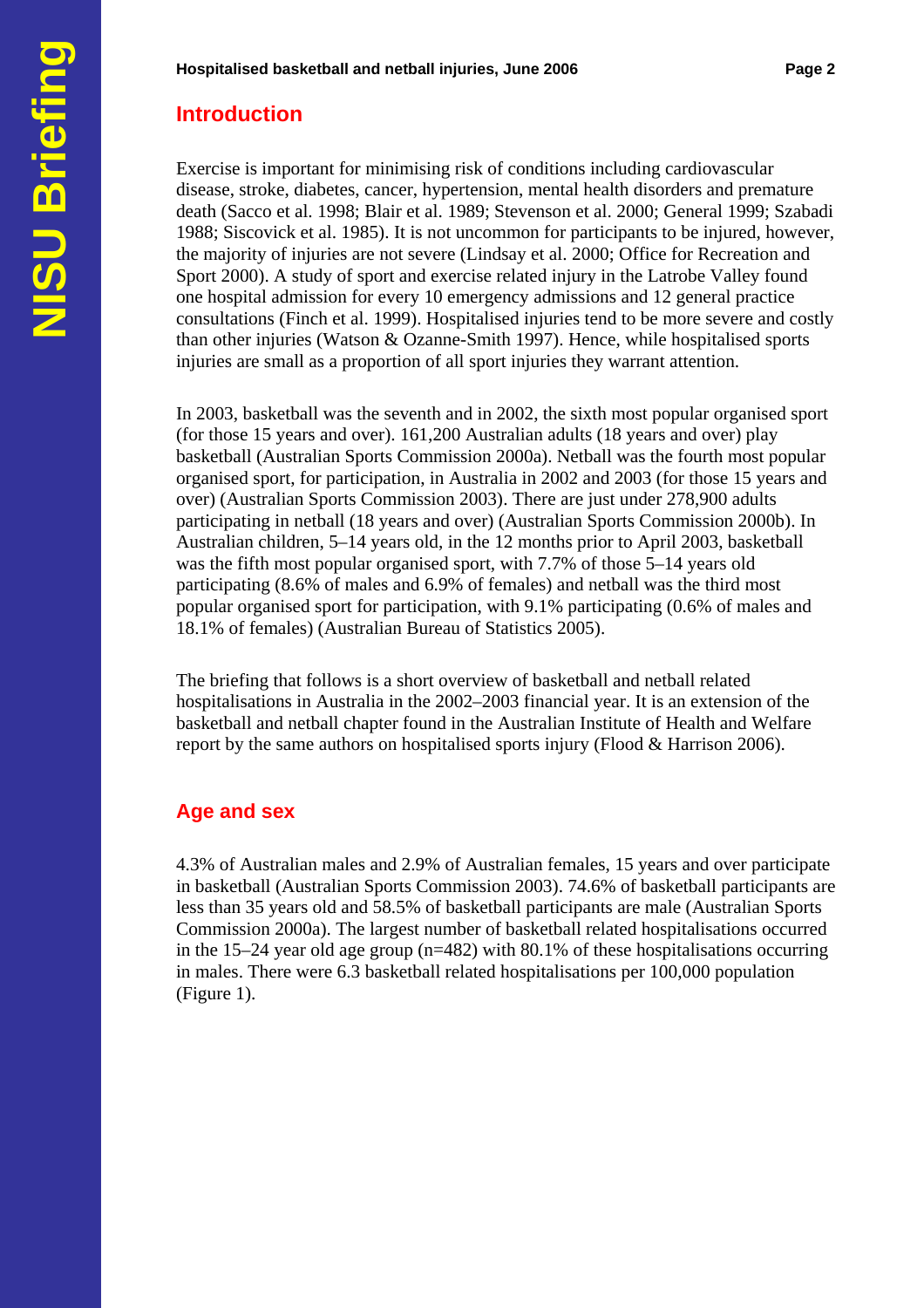



In 2003, 6.9% of females and 0.9% of males, 15 years and over, participated in netball (Australian Sports Commission 2003). 86.6% of netball participants are women and 80.4% of netball participants are less than 35 years old (Australian Sports Commission 2000b). The peak number of netball related hospitalisations was in the 25–34 year old age group (n=332) with 80.4% of these admissions being female. Only 5.7% (n=136) of all basketball and netball hospitalisations occurred in netball playing males. There were 5.7 netball related hospitalisations per 100,000 population (Figure 1).



The highest rate of hospitalisation per 100,000 participants, 15 years and over, for basketball was in the 25–34 year old age group (254.2) and for netball was in the 35–44 year old age group (256.2). Males had a higher rate of hospitalisation per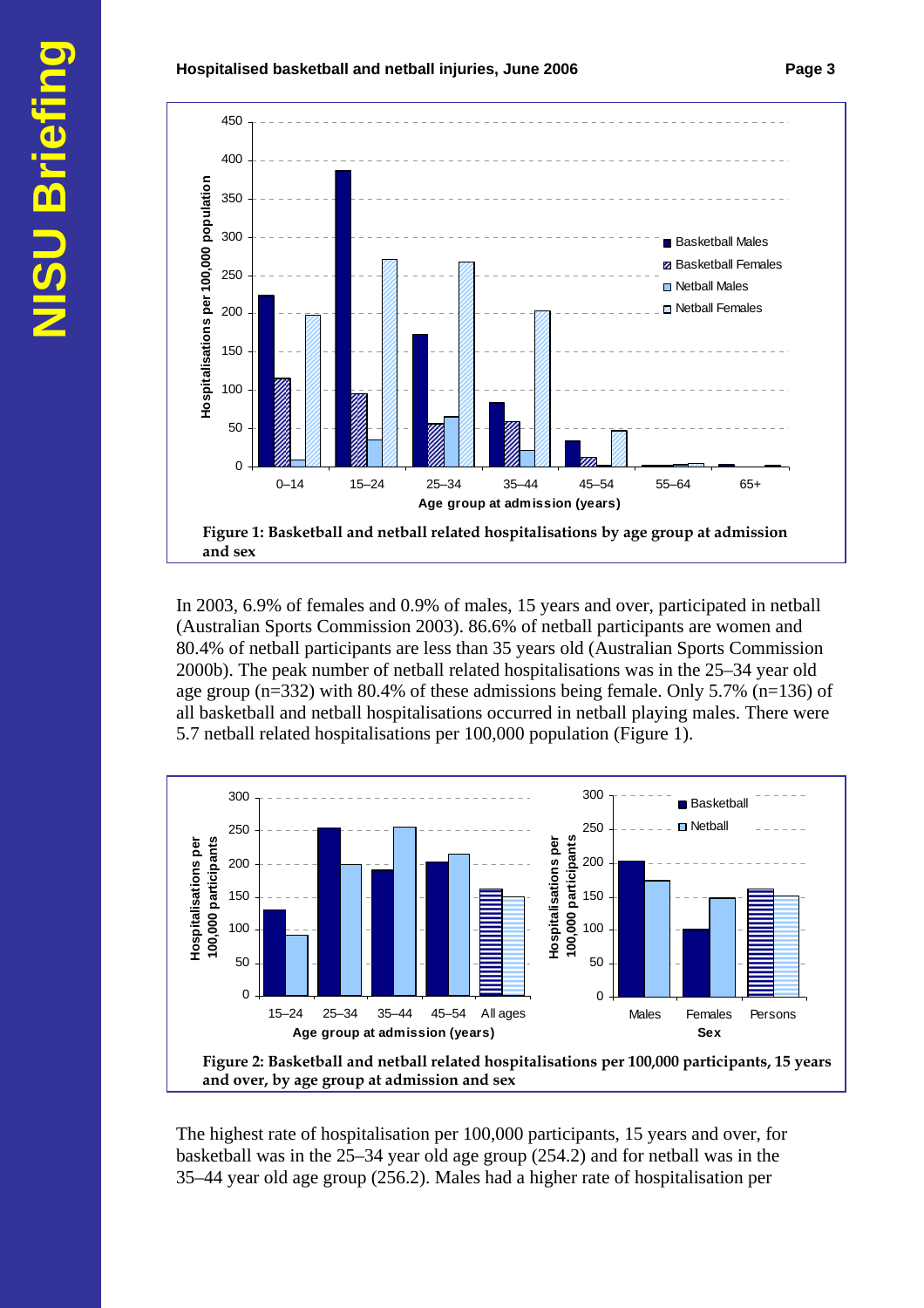100,000 participants than females for both basketball (203.0 versus 99.9) and netball (173.3 versus 147.1) (Figure 2).



## **State or territory of residence**

Victoria had the highest participation rate for basketball with 4.9% of the population participating, followed by Western Australia with 4.6% and South Australia (SA) with 4.2% (Australian Sports Commission 2003). Victoria had the highest number of hospitalisations per 100,000 population (9.9 per 100,000 population), followed by SA (9.2 per 100,000 population). SA had the highest rate of hospitalisation per 100,000 participants, 15 years and over, with 214.7 hospitalisations per 100,000 participants (Figure 3).

SA had the highest number of hospitalisations for netball injury per 100,000 population with 11.6 per population and the highest number of hospitalisations for netball injury per 100,000 participants, 15 years and over, with 200.6 per 100,000 participants compared with 5.7 and 150.2, respectively for Australia as a whole. SA also had the highest participation rate with 6.0% (15 years and over) (Figure 3).

## **Principal body region injured**

In both basketball and netball the knee and lower leg was the most common principal body region injured in hospitalised persons. This predominance was more marked in netball where 49.4% of hospitalisations have the knee and lower leg as the principal body region injured compared with 30.4% for basketball. Elbow and forearm was the next most common body region injured. Elbow and forearm injury was more common in those 0–14 years old and knee and lower leg injury was more common in those 15–54 years old (Figure 4 and Table 1).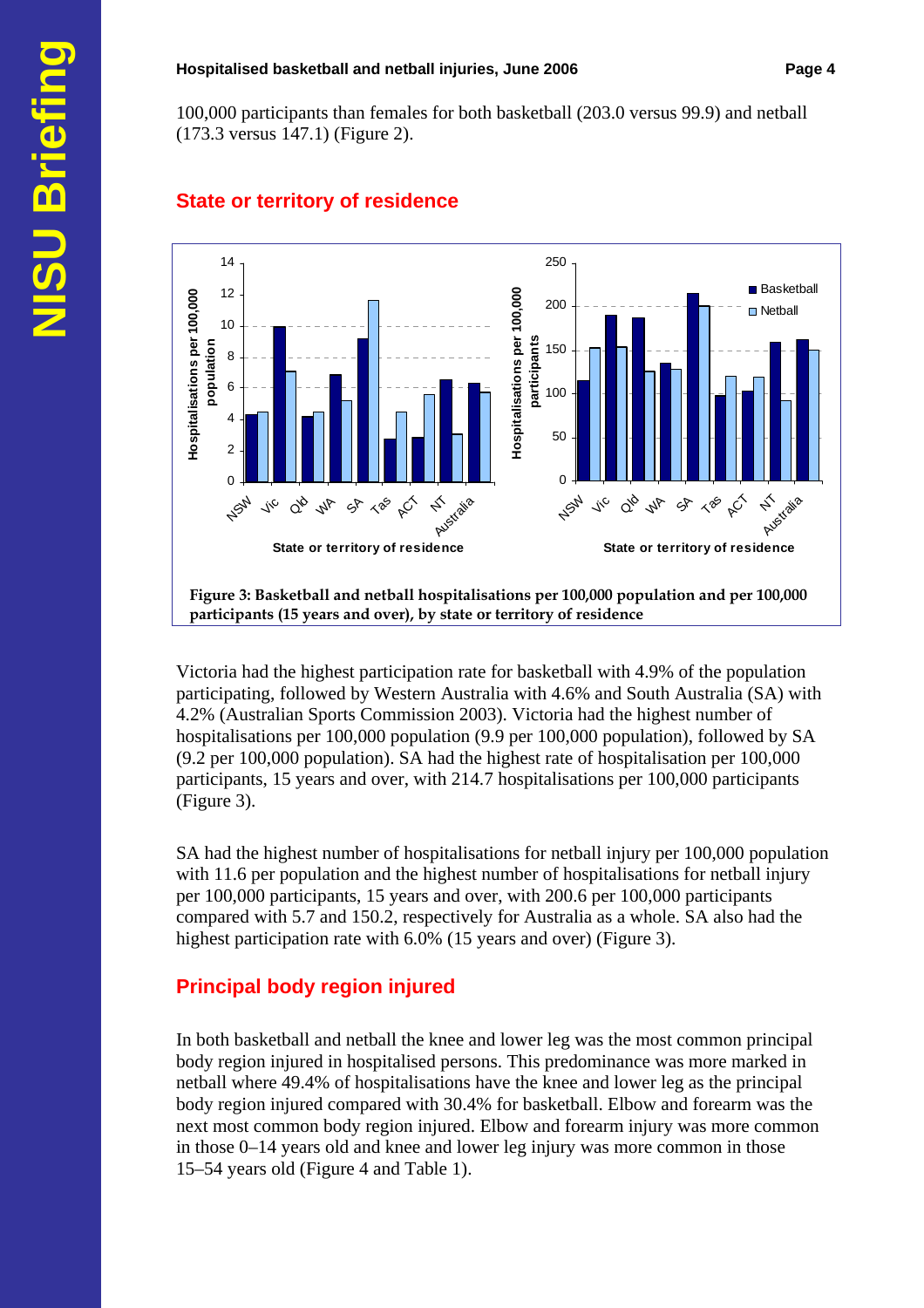#### **Hospitalised basketball and netball injuries, June 2006** Page 5



Hospitalisations where the principal diagnosis was not an injury are not shown (n=73 for basketball and n=68 for netball). Injury to the Achilles tendon is included in knee and lower leg injury.

 **Figure 4: Basketball and netball related hospitalisations by site of injury** 

|                                   | <b>Basketball</b>              |           |           | <b>Netball</b> |                                |           |
|-----------------------------------|--------------------------------|-----------|-----------|----------------|--------------------------------|-----------|
|                                   | Age group at admission (years) |           |           |                | Age group at admission (years) |           |
| Principal body part injured       | $0 - 14$                       | $15 - 24$ | $25 - 54$ | $0 - 14$       | $15 - 24$                      | $25 - 54$ |
| Head                              | 15.0%                          | 12.7%     | 11.8%     | 9.7%           | 8.2%                           | 3.5%      |
| Neck                              | 0.9%                           | 2.1%      | 0.7%      | 1.0%           | 3.3%                           | 0.2%      |
| Shoulder and upper arm            | 3.2%                           | 5.6%      | 3.6%      | 1.4%           | 4.9%                           | 2.6%      |
| Flbow and forearm                 | 40.3%                          | 13.5%     | 6.0%      | 52.2%          | 7.2%                           | 10.4%     |
| Wrist and hand                    | 17.6%                          | 19.9%     | 14.6%     | 13.0%          | 7.2%                           | 9.6%      |
| Trunk                             | 2.9%                           | 2.7%      | 2.9%      | 1.0%           | 1.6%                           | 2.3%      |
| Hip and thigh                     | 2.9%                           | 1.2%      | 1.7%      | 0.5%           | $0.0\%$                        | 0.2%      |
| Knee and lower leg                | 10.9%                          | 29.3%     | 48.0%     | 13.0%          | 54.6%                          | 59.3%     |
| Ankle and foot                    | 2.1%                           | 6.6%      | 3.4%      | 5.3%           | 6.9%                           | 4.0%      |
| Other injury                      | 0.3%                           | 0.4%      | 0.5%      | 0.5%           | 0.3%                           | 0.7%      |
| Principal diagnosis not an injury | 3.8%                           | $6.0\%$   | 7.0%      | 2.4%           | 5.9%                           | 7.4%      |
| Total                             | 100.0%                         | 100.0%    | 100.0%    | 100.0%         | 100.0                          | 100.0%    |

#### **Table 1: Principal body region injured by age group at admission and sport played**

Values greater than 25% are shown shaded (excluding total).

Percentages for the 55+ year old age group are not shown due to low numbers.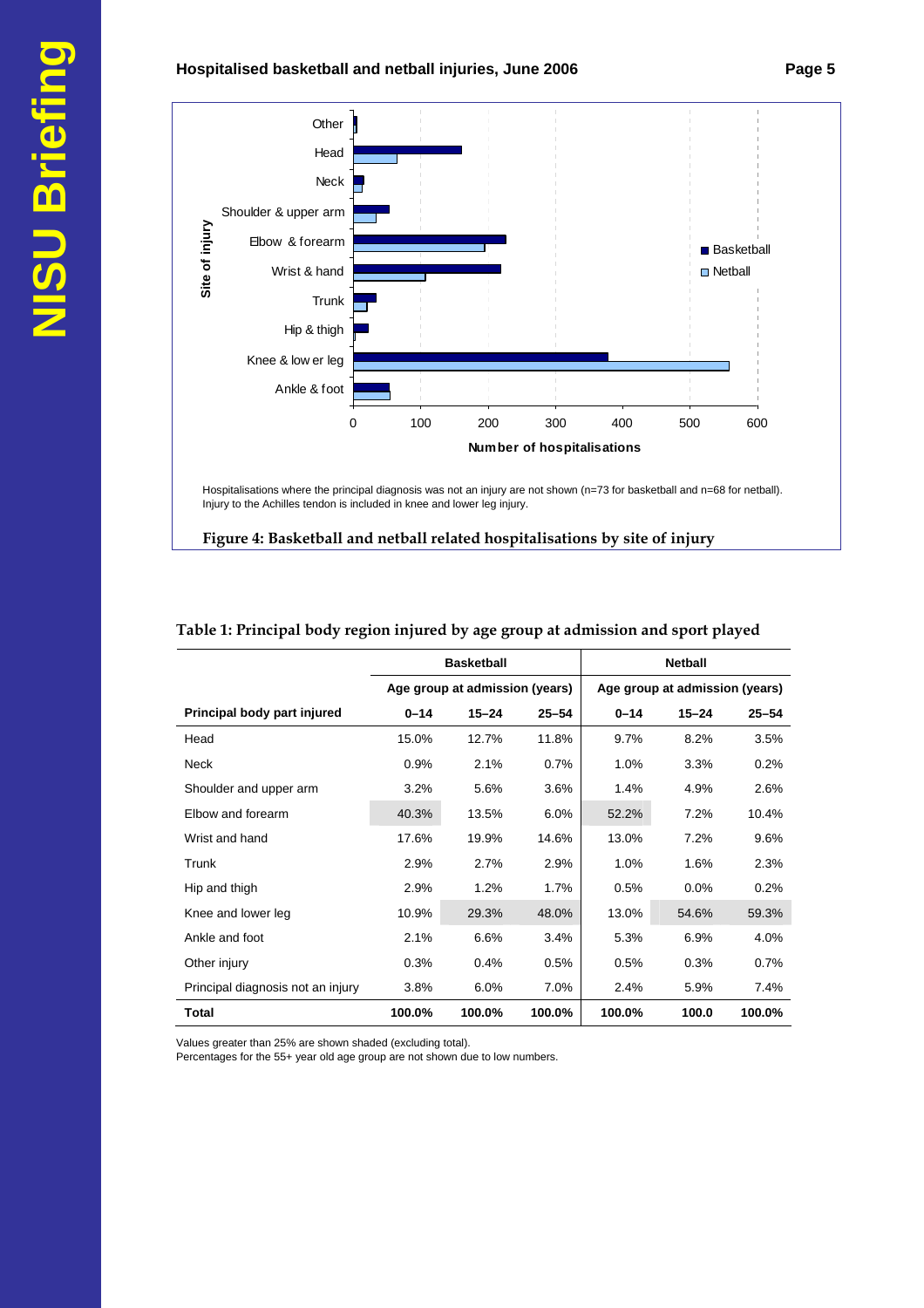## **Nature of injury**

#### **Table 2: Nature of injury by age group at admission**

|                                            | <b>Basketball</b> |                    | <b>Netball</b> |                    |
|--------------------------------------------|-------------------|--------------------|----------------|--------------------|
|                                            | Cases             | Column<br>Per cent | Cases          | Column<br>Per cent |
| Superficial injury                         | 26                | 2.1                | 9              | 0.8                |
| Open wound                                 | 23                | 1.8                | 12             | 1.1                |
| Fracture                                   | 597               | 48.0               | 360            | 31.9               |
| Dislocation                                | 130               | 10.5               | 115            | 10.2               |
| Sprain or strain                           | 151               | 12.1               | 291            | 25.8               |
| Injury to muscle or tendon                 | 120               | 9.6                | 188            | 16.7               |
| Internal organ injury                      | 3                 | 0.2                | .              | 0.1                |
| Eye injury                                 | $\overline{7}$    | 0.6                | $\mathbf 0$    | 0.0                |
| Nerve or spinal cord injury                | $\cdots$          | 0.2                | $\cdots$       | 0.2                |
| Intracranial injury (including concussion) | 42                | 3.4                | 21             | 1.9                |
| Other injury diagnosis                     | 70                | 5.6                | 62             | 5.5                |
| Principal diagnoses not an injury          | 73                | 5.9                | 68             | 6.0                |
| Total                                      | 1,244             | 100.0              | 1,129          | 100.0              |

Values greater than 25% are shown shaded (excluding total).

Values less than 3 are not shown (…).

#### **Table 3: Most common principal diagnoses**

|                                                                                                 | <b>Basketball</b> |          | <b>Netball</b> |          |  |
|-------------------------------------------------------------------------------------------------|-------------------|----------|----------------|----------|--|
|                                                                                                 | Cases             | Per cent | Cases          | Per cent |  |
| Injury to Achilles tendon (S860)                                                                | 94                | 7.6%     | 175            | 15.5%    |  |
| Rupture of anterior cruciate ligament (ACL) (S8353)                                             | 81                | 6.5%     | 167            | 14.8%    |  |
| Fracture of proximal phalanx of finger (excluding thumb)<br>(S6261)                             | 68                | 5.5%     | 31             | 2.7%     |  |
| Fracture of lower end of radius with dorsal angulation<br>(Colles' fracture) (S5251)            | 56                | 4.5%     | 40             | 3.5%     |  |
| Fracture of lower end of ulna and radius (S526)                                                 | 41                | 3.3%     | 34             | 3.0%     |  |
| Injury to multiple structures of the knee (S837)                                                | 19                | 1.5%     | 56             | 5.0%     |  |
| Fracture of lower end of radius, unspecified (S5250)                                            | 37                | 3.0%     | 36             | 3.2%     |  |
| Tear of meniscus, current (S832)                                                                | 28                | 2.3%     | 38             | 3.4%     |  |
| Fracture of nasal bones (S022)                                                                  | 48                | 3.9%     | 16             | 1.4%     |  |
| Fracture of lower end of radius with volar angulation<br>(Barton's or Smith's fracture) (S5252) | 12                | 1.0%     | 30             | 2.7%     |  |
| Fracture of lateral malleolus (ankle) (S826)                                                    | 27                | 2.2%     | 12             | 1.1%     |  |
| Unspecified head injury (S099)                                                                  | 20                | 1.6%     | 17             | 1.5%     |  |
| Loss of consciousness for less than 30 minutes (S0602)                                          | 26                | 2.1%     | 9              | 0.8%     |  |

\* Per cent of all basketball or netball related hospitalisations.

The above diagnoses comprise 44.8% of all basketball and 58.5% of all netball related hospitalisations.

Categories found in ICD–10–AM 3rd edition (National Centre for Classification in Health 2002a).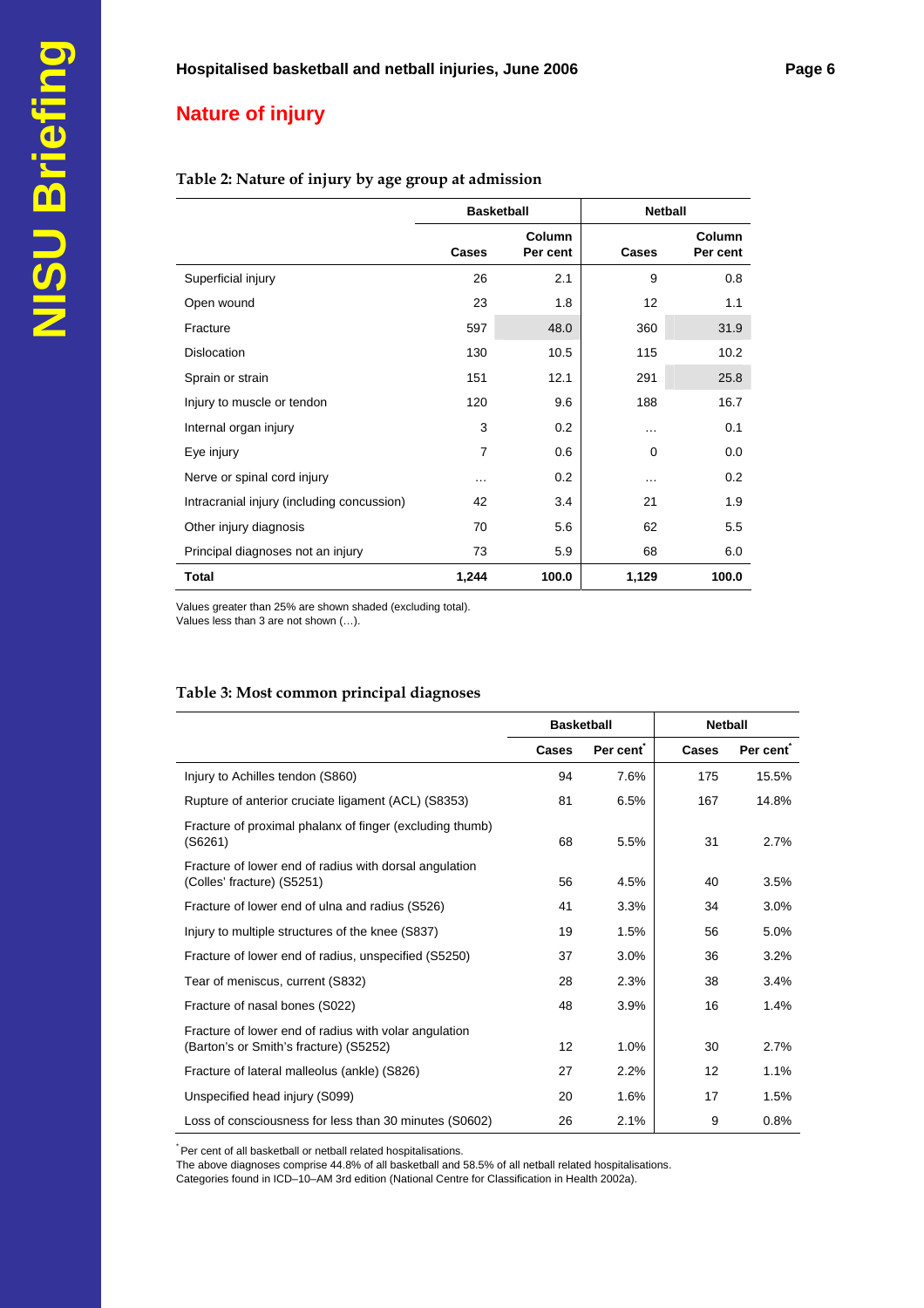#### **Hospitalised basketball and netball injuries, June 2006 Communist Construct Page 7 Apple 7 Apple 7 Apple 7 Apple 7 Apple 7 Apple 7 Apple 7 Apple 7 Apple 7 Apple 7 Apple 7 Apple 7 Apple 7 Apple 7 Apple 7 Apple 7 Apple 7 Ap**

Fractures were the most common type of injury in those requiring hospitalisation for basketball (48.0%) and netball (31.9%). Sprain and strain and muscle and tendon injury were much more common in netball (25.8% and 16.7% respectively) than in basketball (12.1% and 9.6% respectively) (Table 2).

15.5% of netball related hospitalisations were due to injury to the Achilles tendon and 14.8% were due to rupture of the anterior cruciate ligament (ACL). These were also the two most common principal diagnoses for basketball related hospitalisations however, they occurred at a much lower frequency (7.6% and 6.5% respectively) (Table 3).



The number of hospitalisations due to dislocation, sprain/strain of the joints and ligaments of the knee (S83), fracture of the lower end of the radius (S525) and injury of the Achilles tendon (S860) is shown in Figure 5 (basketball) and Figure 6 (netball) (National Centre for Classification in Health 2002a). These include all hospitalisations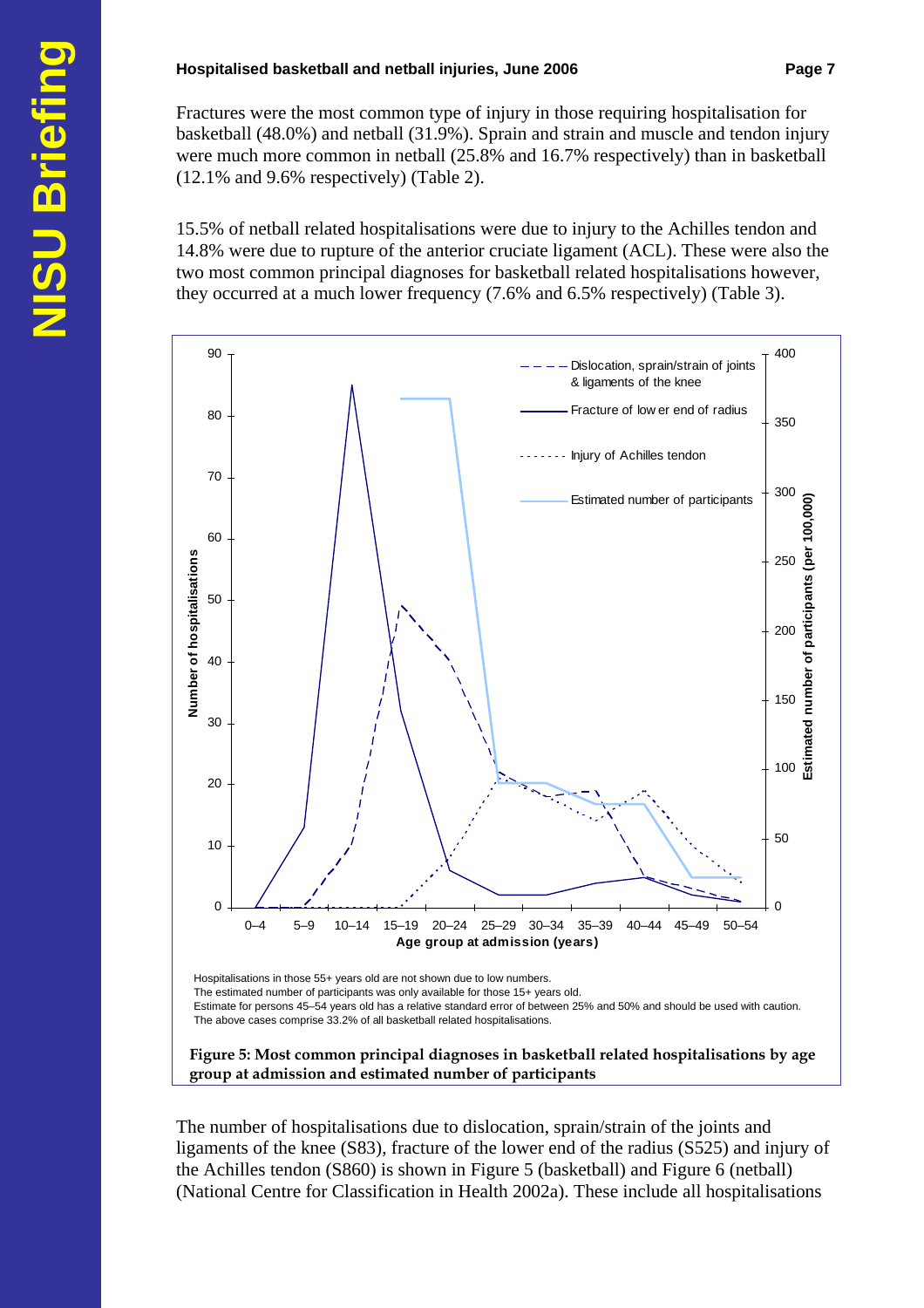#### **Hospitalised basketball and netball injuries, June 2006 Communist Constructs Page 8 and Page 8**

with a primary diagnosis with these categories, which are expanded from those shown in Table 3 to include all similar diagnoses.

Fractures of the distal forearm occurred mainly in 5–19 year olds, knee ligament and meniscal injury occurred mainly in 15–34 year olds and rupture of the Achilles tendon occurred mainly in 25–44 year olds. The shape of the estimated number of participants curve mirrors the peaks of distal forearm fractures, knee ligament and meniscal injury and ruptured Achilles tendon injury (Figures 5 and 6).



Dislocation, sprain and strain of joints and ligaments of the knee was more common in netball than in basketball, comprising 27.9% of all hospitalised netball injuries and 13.4% of all hospitalised basketball injuries. Knee joint and ligamentous injury was more common in females than males with 29.1% of injuries in netball females and 22.4% of injuries in basketball females versus 19.1% of injuries in netball males and 10.1% of injuries in basketball males. There was a higher rate of dislocation, sprain and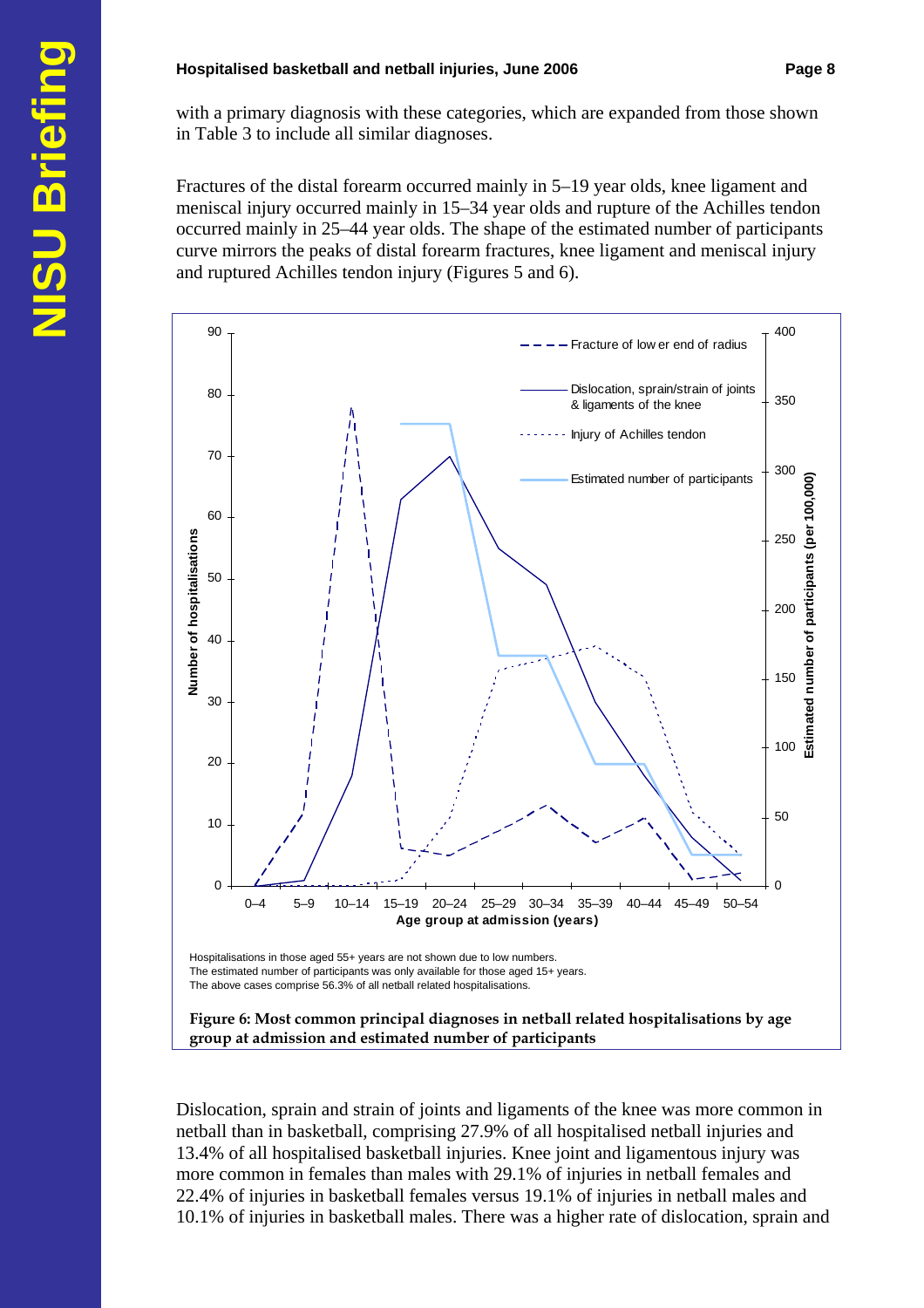#### **Hospitalised basketball and netball injuries, June 2006 Communist Construction Page 9 Page 9**

strain of joints and ligaments of the knee in netball than in basketball even after participation (for those 15 years and over) is considered (excluding for the 50–54 year old age group) (Figure 7).



 **Figure 7: Hospitalisations per 100,000 participants, 15 years and over, due to dislocation and sprain/strain of joints and ligaments of the knee, due to basketball and netball** 

There was a similar number of lower radius fractures due to basketball (12.2%) and netball (12.9%) as well as a similar number occurring in males (11.3%) as females (13.5%). A graph of the hospitalisation rate per participant for this injury is not shown as participation data is not available for this age group.

Rupture (partial or complete) of the Achilles tendon was much more common in netball than in basketball ( $n=175$  versus  $n=94$ ). There was not a marked sex difference with 12.4% of Achilles tendon injuries occurring in females and 10.0% occurring in males. Figure 8 shows the rate of Achilles tendon related hospitalisations per 100,000 participants, 15 years and over (Figure 8).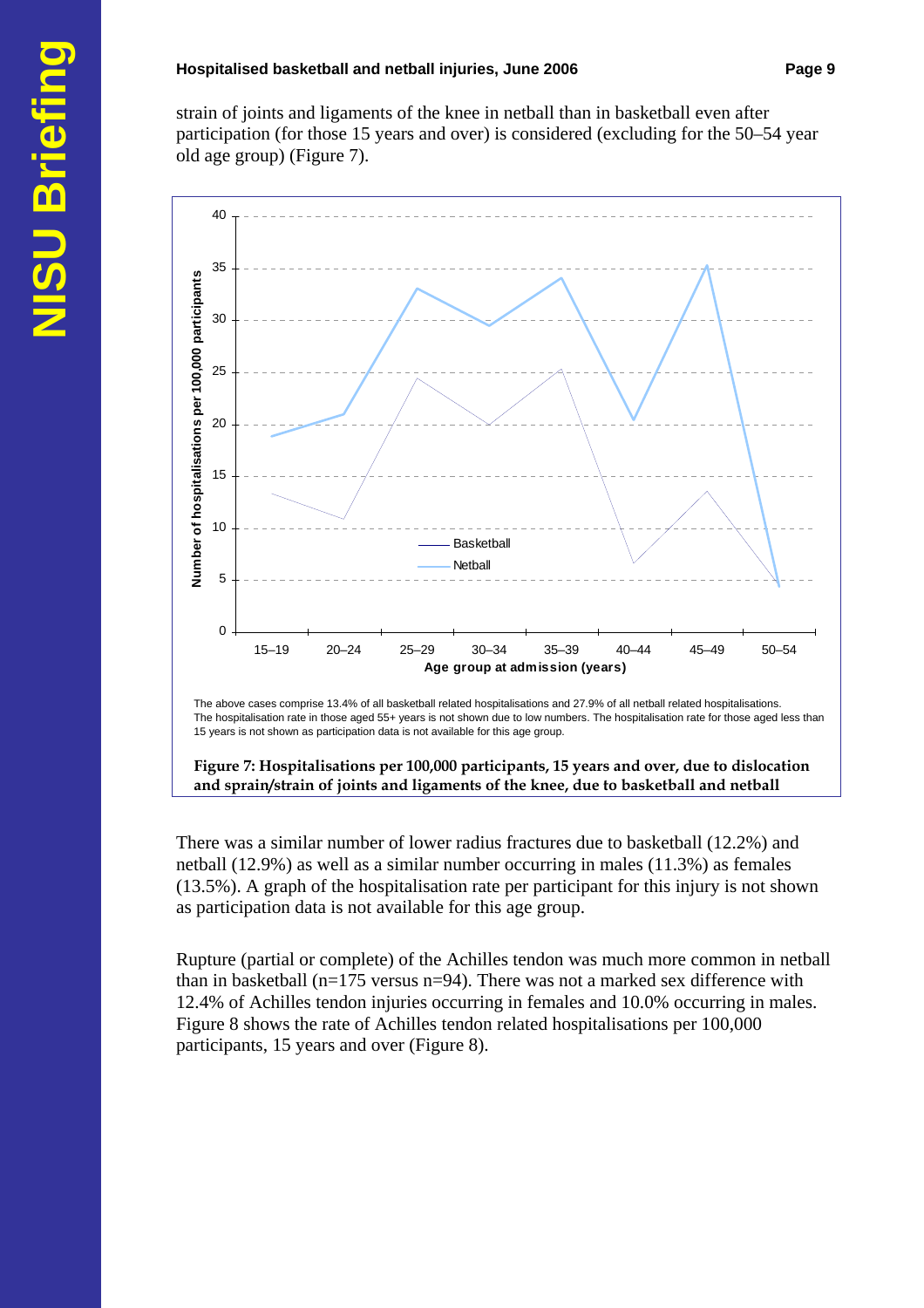



 **Figure 8: Achilles tendon rupture related hospitalisations per 100,000 basketball and netball participants (15 years and over)** 

## **Costing of hospitalisations**

It has been estimated that sports injuries cost Australia more than \$1.83 billion per year (including health professional costs and indirect costs e.g. time away from work) (Medibank Private Limited 2004). We have calculated the direct costs of basketball and netball related hospitalisations using the diagnosis related group (DRG) assigned to each hospitalisation. We estimate the direct cost (i.e. admitted patients only) of basketball and netball related hospitalisations in 2002–2003 to be \$2.7 million and \$2.4 million, respectively.

## **Procedures**

Closed reduction of a fracture of the distal radius (8.7%) and repair of the Achilles tendon (6.5%) were the most common procedures performed in those hospitalised for basketball related reasons. Repair of the Achilles tendon (12.5%) and arthroscopic reconstruction of the knee (10.4%) were the most common procedures performed in those hospitalised for netball related reasons (Table 4).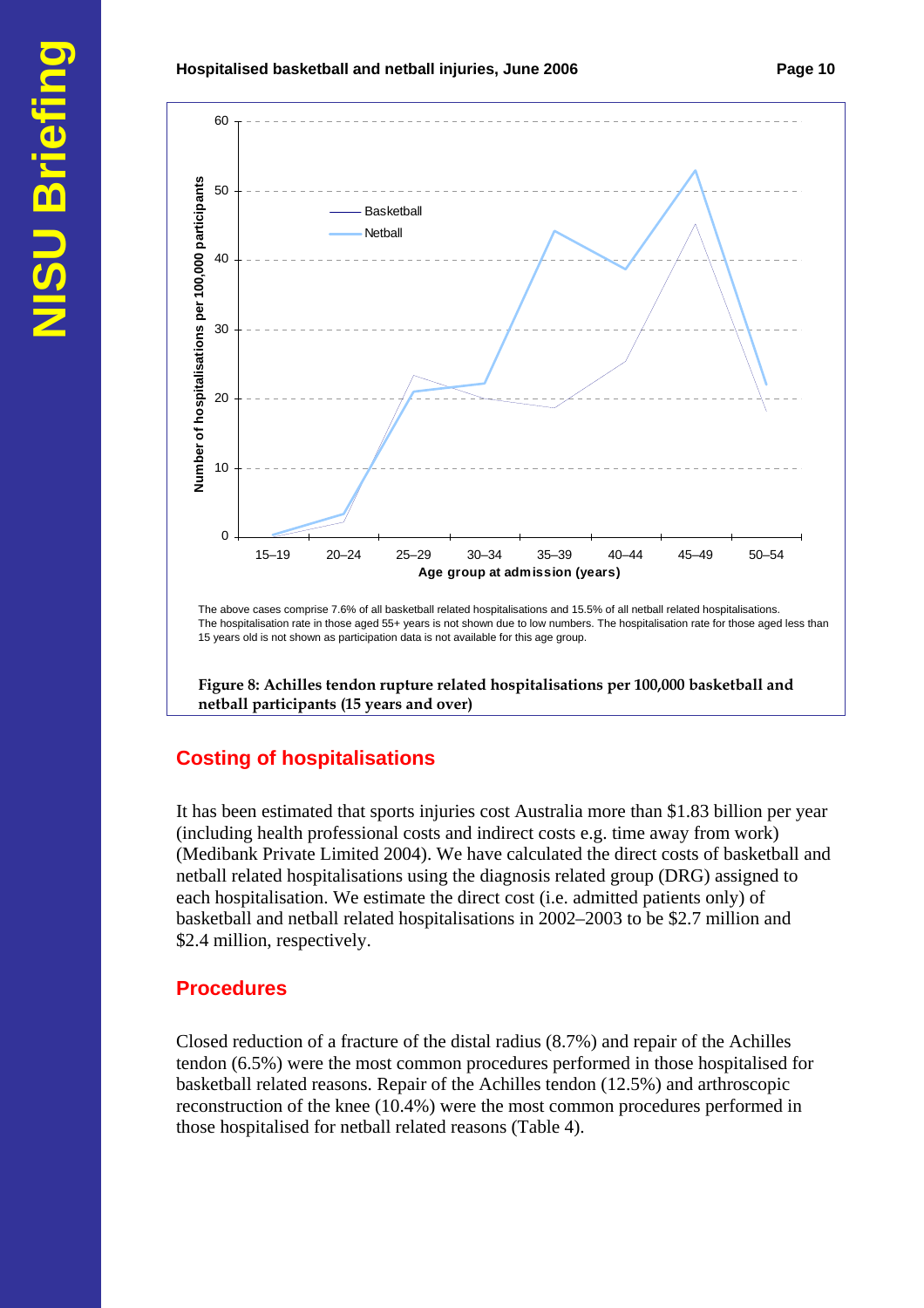#### **Table 4: Most common primary procedures**

|                                                                                                 | <b>Basketball</b> |          | <b>Netball</b> |          |
|-------------------------------------------------------------------------------------------------|-------------------|----------|----------------|----------|
|                                                                                                 | Cases             | Per cent | Cases          | Per cent |
| Repair of Achilles tendon                                                                       | 81                | 6.5%     | 141            | 12.5%    |
| Closed reduction of fracture of the distal radius                                               | 108               | 8.7%     | 109            | 9.7%     |
| Arthroscopic reconstruction of the knee                                                         | 52                | 4.2%     | 117            | 10.4%    |
| Physiotherapy                                                                                   | 46                | 3.7%     | 38             | 3.4%     |
| Closed reduction of fractured nasal bones                                                       | 40                | 3.2%     | 13             | 1.2%     |
| Arthroscopic meniscectomy of the knee with debridement,<br>osteoplasty or chondroplasty         | 18                | 1.4%     | 32             | 2.8%     |
| Arthroscopic reconstruction of cruciate ligament with repair<br>of meniscus                     | 15                | 1.2%     | 34             | 3.0%     |
| Reconstruction of the knee                                                                      | 14                | 1.1%     | 30             | 2.7%     |
| Open reduction of fracture of the proximal phalanx of hand<br>with internal fixation            | 25                | 2.0%     | 17             | 1.5%     |
| Open reduction of fracture of metacarpus with internal<br>fixation                              | 33                | 2.7%     | 5              | 0.4%     |
| Open reduction of fracture of ankle with internal fixation of<br>diastasis, fibula or malleolus | 21                | 1.7%     | 14             | 1.2%     |

\* Per cent of all basketball or netball hospitalisations.

The above procedures comprise 36.4% of all basketball hospitalisations and 48.7% of all netball related hospitalisations.

Procedure classification found in ICD–10–AM Tabular List of Procedures 3rd edition (National Centre for Classification in Health 2002b).



#### **Month of admission**

 **Figure 9: Basketball and netball related hospitalisations by month of admission** 

The peak number of basketball admissions was in October (n=133). The peak number of netball admissions occurred in May (n=150) and August (n=149) (Figure 9).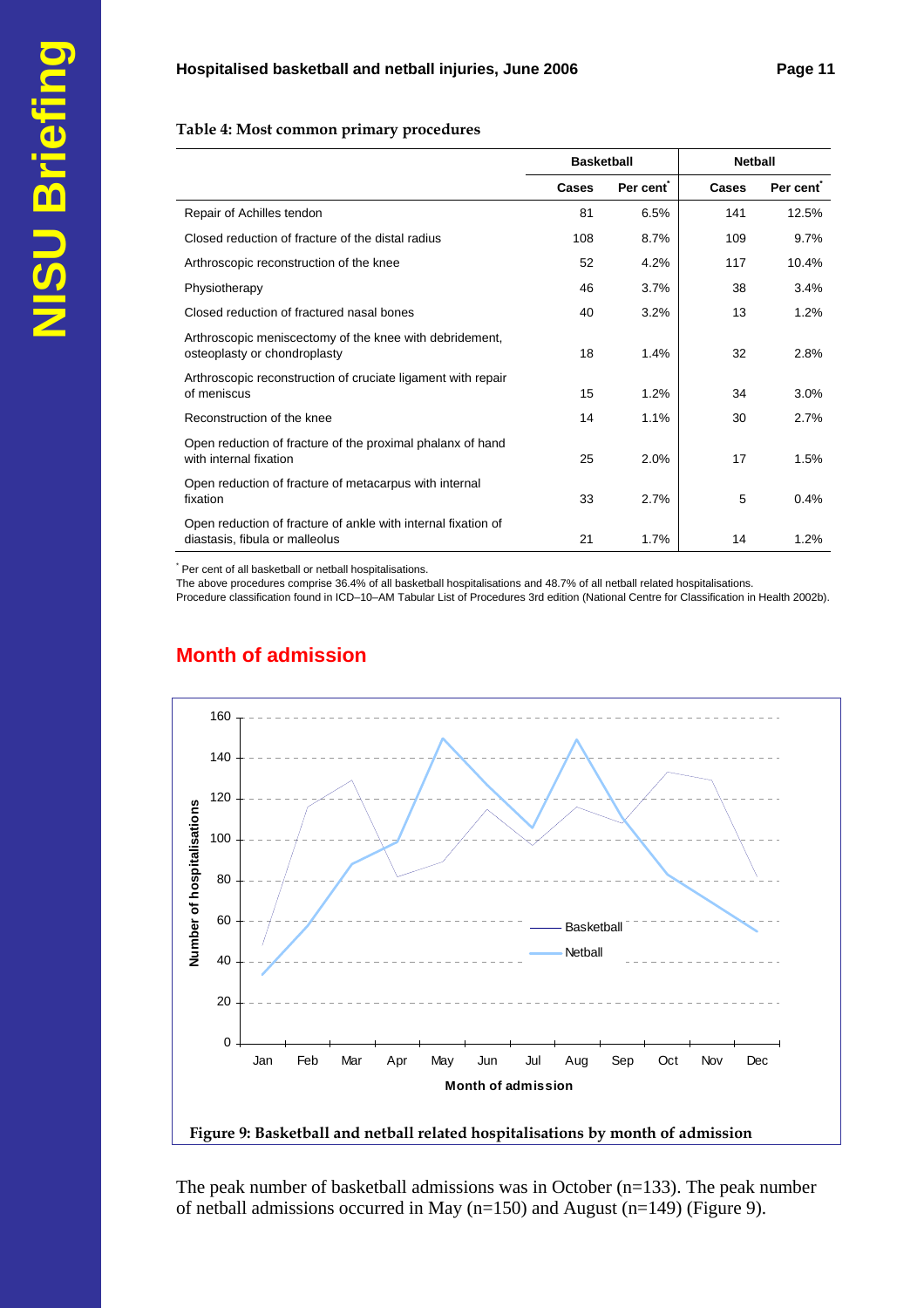## **Self reported mechanism**



32.2% of basketball related hospitalisations were due to falls and 17.7% were due to overexertion. 18.9% of basketball related hospitalisations were due to contact with another person (fall same level from collision or push by person, bumped into by another person and hit/kick/bite/scratch/assault by another person). Falls were the most common specified mechanism of injury for netball (30.0%). 25.2% of netball related hospitalisations were due to overexertion (Figure 10).

## **Length of stay in hospital**

There was a general upward trend with advancing age in the mean length of stay for both basketball and netball (Figure 11).

Table 5 shows the percentage of hospitalisations that were discharged on the day of admission in the top thirteen diagnoses for basketball and netball. Rupture of the Achilles tendon and the ACL were unlikely to be discharged on the day of admission unlike fracture of the proximal phalanx of the finger (not including the thumb) (Table 5).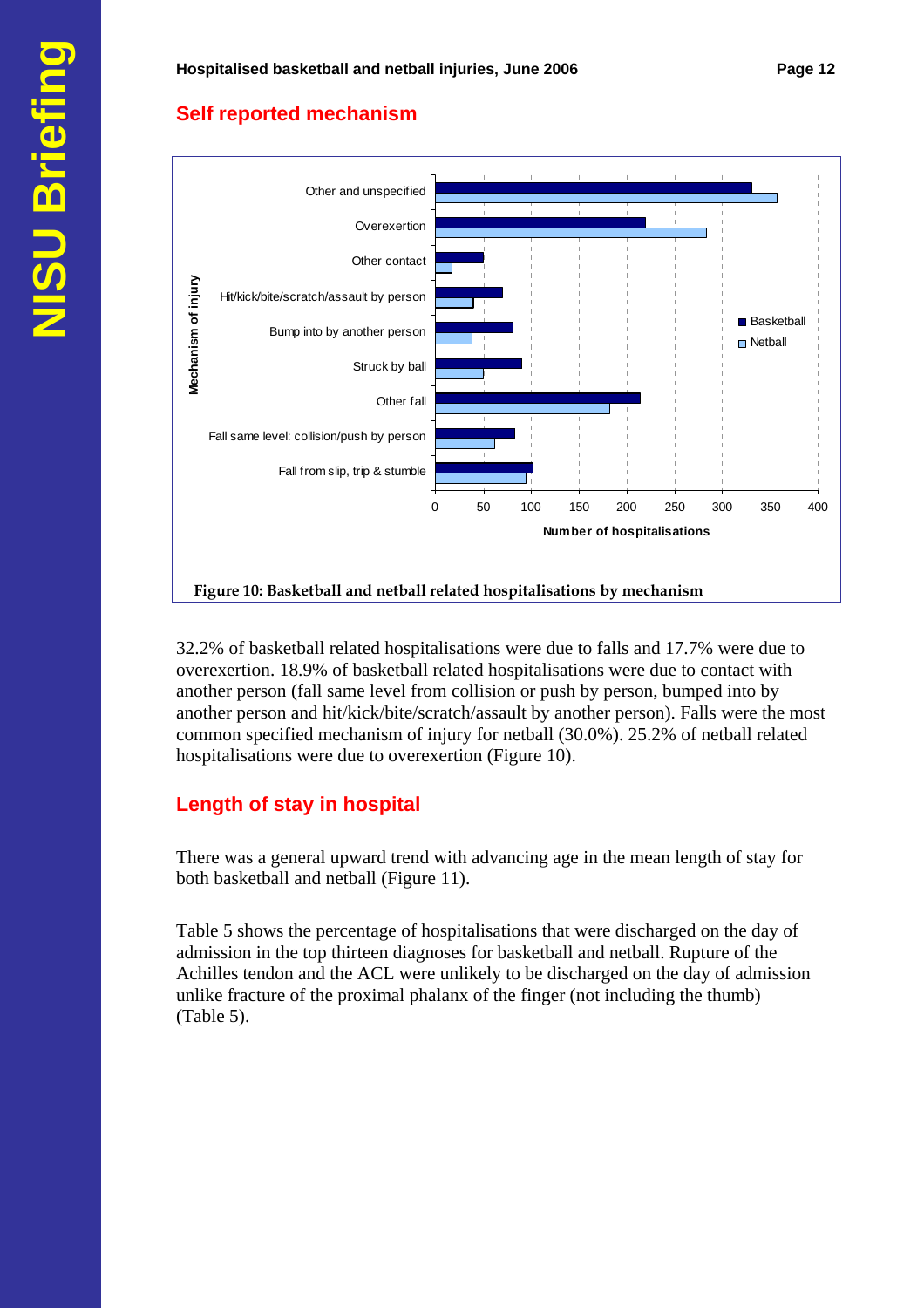



 **Figure 11: Mean length of stay for basketball and netball related hospitalisations by age group at admission (years)** 

#### **Table 5: Most common primary procedures by percentage discharged same day**

|                                                                                                 | Percentage discharged sameday |                |  |
|-------------------------------------------------------------------------------------------------|-------------------------------|----------------|--|
|                                                                                                 | <b>Basketball</b>             | <b>Netball</b> |  |
| Injury to Achilles tendon (S860)                                                                | 5.3%                          | 15.4%          |  |
| Rupture of anterior cruciate ligament (ACL) (S8353)                                             | 13.6%                         | 18.0%          |  |
| Fracture of proximal phalanx of finger (excluding thumb) (S6261)                                | 70.6%                         | 64.5%          |  |
| Fracture of lower end of radius with dorsal angulation (Colles' fracture)<br>(S5251)            | 39.3%                         | 30.0%          |  |
| Fracture of lower end of ulna and radius (S526)                                                 | 31.7%                         | 44.1%          |  |
| Injury to multiple structures of the knee (S837)                                                | 10.5%                         | 19.6%          |  |
| Fracture of lower end of radius, unspecified (S5250)                                            | 29.7%                         | 44.4%          |  |
| Tear of meniscus, current (S832)                                                                | 67.9%                         | 60.5%          |  |
| Fracture of nasal bones (S022)                                                                  | 87.5%                         | 93.8%          |  |
| Fracture of lower end of radius with volar angulation (Barton's or Smith's<br>fracture) (S5252) | 33.3%                         | 33.3%          |  |
| Fracture of lateral malleolus (ankle) (S826)                                                    | 18.5%                         | 25.0%          |  |
| Unspecified head injury (S099)                                                                  | 45.0%                         | 58.8%          |  |
| Loss of consciousness for less than 30 minutes (S0602)                                          | 42.3%                         | 55.6%          |  |

\* Percentage of all basketball or netball admissions.

Percentages greater than 50% are shown shaded.

The above diagnoses comprise 44.8% of all basketball and 58.5% of all netball related hospitalisations.

Procedure classification found in ICD–10–AM Tabular List of Procedures 3rd edition (National Centre for Classification in Health 2002a).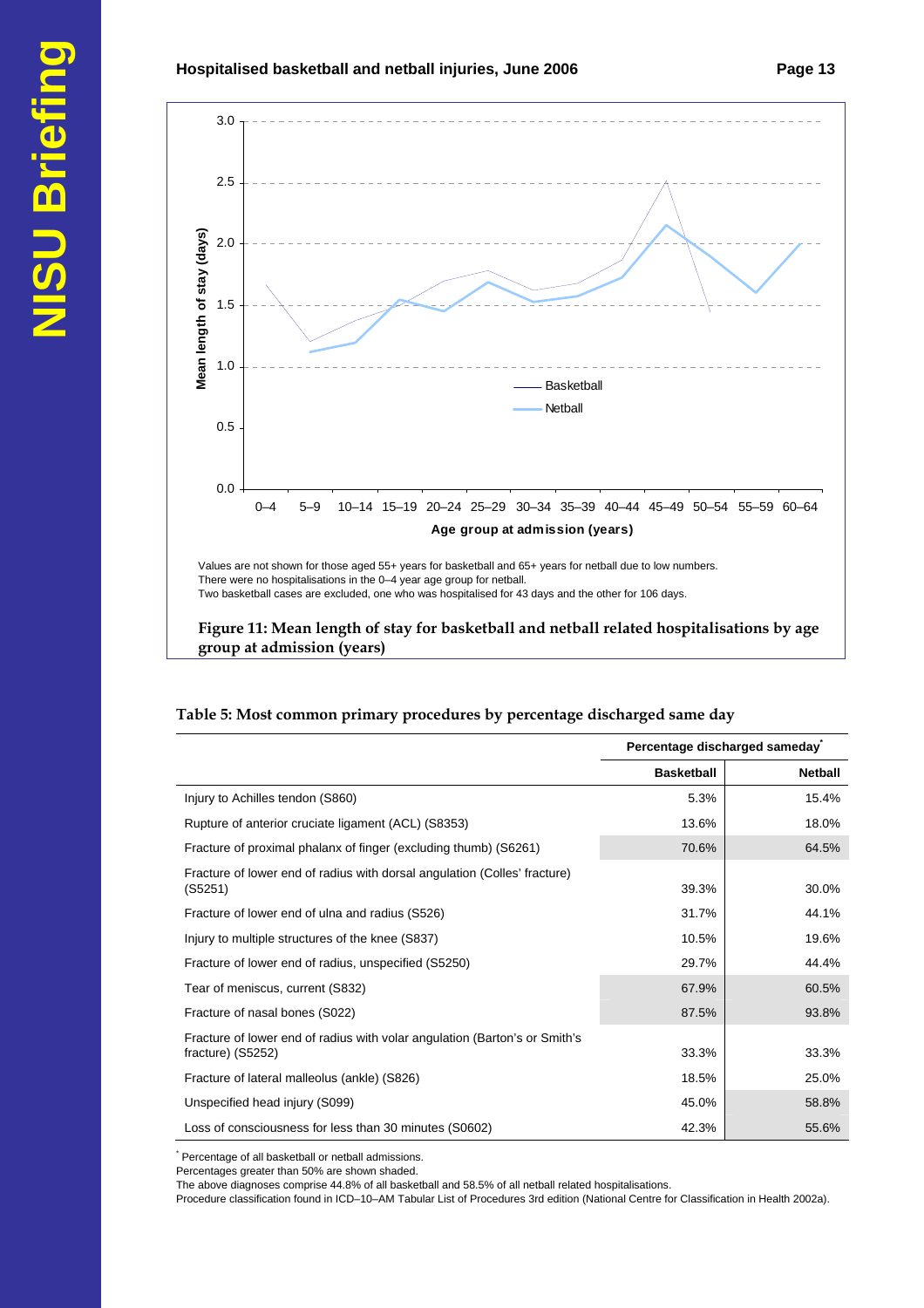#### **Place of occurrence**

As would be expected most basketball and netball hospitalisations occurred at a sports area, however, basketball hospitalisations had more commonly occurred at an indoor sports area (33.4%) and netball at an outdoor sports area (45.3%). (Figure 12)



## **Other studies**

### **Basketball**

In basketball injury can result from falls and poor landings after jumps, collisions, pivots and rapid acceleration or deceleration (Sickles & Lombardo 1993). The lower limb is the most common site of injury, with ankle injuries being most common. Inversion of the plantar flexed foot is the most common mechanism of injury (Sonzogni & Gross 1993). The knee is the second most commonly injured body region in basketball, however, it likely accounts for more time off play (Sonzogni & Gross 1993).

Gomez et al. studied girls' high school basketball injuries in Texas in the 1993–1994 season including 890 players on the school basketball teams. There were 436 injuries, i.e. 0.49 injuries per athlete per season, with an approximate risk of injury of 0.4% per hour of exposure (Gomez et al. 1996). Messina et al. followed up this study and reviewed boys' basketball injuries from the same Texas high schools in the 1996–1997 season. There were 973 athletes included who sustained 543 injuries i.e. 0.56 injuries per athlete per season, which was statistically significantly higher than in the girls (Messina et al. 1999). For both boys and girls the ankle was the most commonly injured body part. The girls had a significantly higher rate of knee injury (P=0.0001) and lower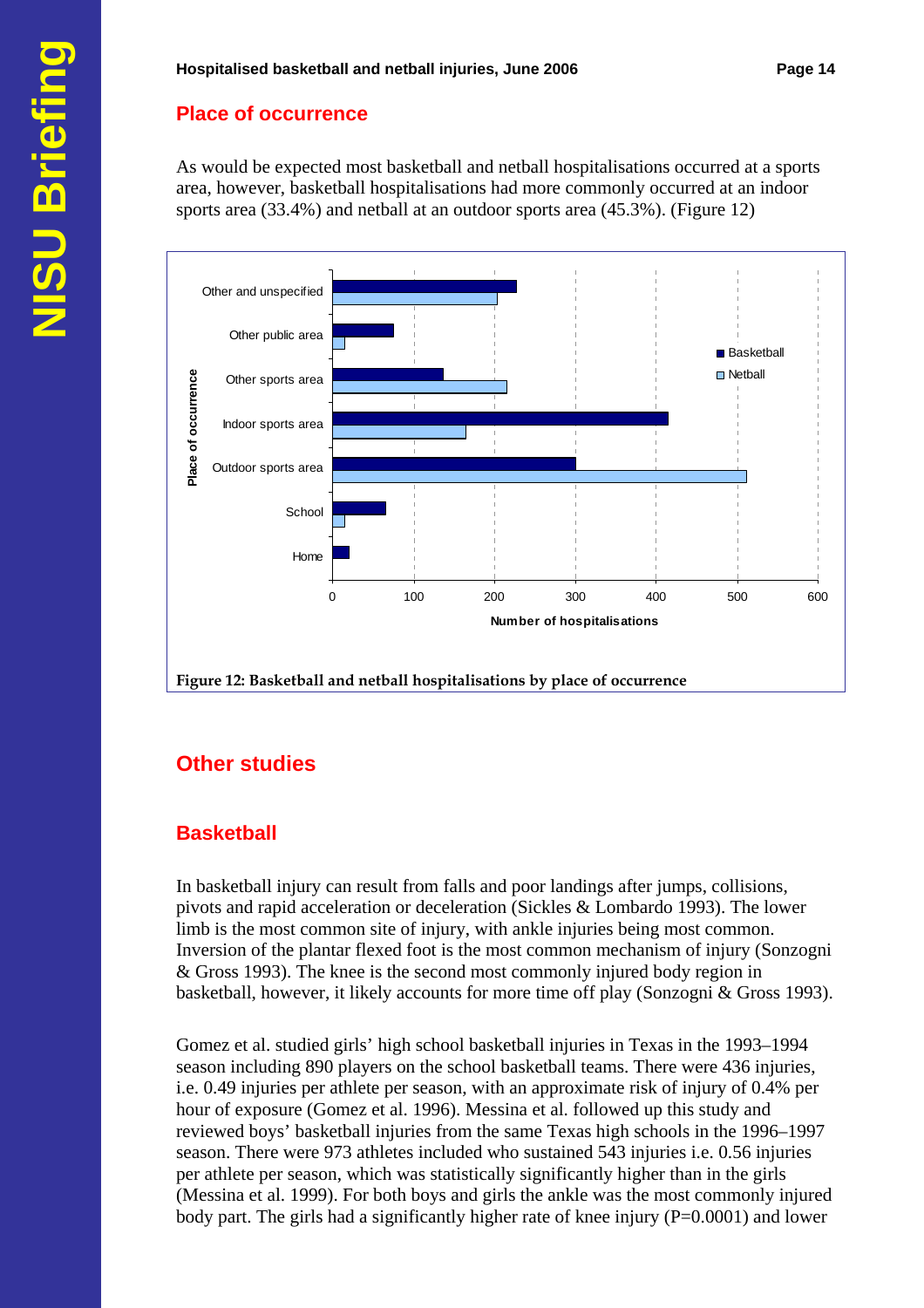#### **Hospitalised basketball and netball injuries, June 2006 Transference and Page 15 Page 15**

limb injury (P=0.003) (Messina et al. 1999). The girls had a higher incidence of ACL injury (0.025% versus 0.007%) (P=0.024). The rate of knee injury remained higher in girls than boys even after ACL injury was excluded  $(P=0.00013)$ . The exposure time knee injury risk was 2.29 times higher in girls than boys (P<0.001) and the exposure time ACL injury risk was 3.79 times higher in girls (Messina et al. 1999). There was a higher rate of serious injury (hospitalisation or surgery) in girls (0.038 per athlete per year) than boys (0.027 per athlete per year) however, this was not statistically significant (Messina et al. 1999).

McKay et al. studied ankle injuries in basketball by observing 10,393 basketball participations in Melbourne. 67.1% were women and most were recreational (77.9%) rather than elite. There were 3.85 ankle injuries per 1,000 participations. The ankle injured group was significantly younger than the control group  $(p<0.05)$  (McKay et al. 2001). 45.0% of ankle injuries occurred during landing and 30% during sharp twist or turn. Players who had previously injured their ankles were almost 5 times more likely than previously uninjured players, to injure their ankles. Players with air cells in their shoes were more likely to injure their ankles by 4.3 times (McKay et al. 2001).

#### **Netball**

Netball is a game requiring rapid changes in direction, acceleration and elevated leaps to catch the ball (Hopper & Elliott 1993). Hopper and Elliott studied injuries sustained at the National Schoolgirls' Netball Championship and the Open and Under 21 years All Australia Netball Championships held in Perth in 1988 (Hopper & Elliott 1993). Almost one quarter (23%) of players were injured (Hopper & Elliott 1993). In the All Australian Netball Championship, the ankle was the most commonly injured body part  $(36.6\%)$ , followed by the calf/shins  $(19.2\%)$ , the knee  $(17.2\%)$ , the back  $(13.5\%)$  and the foot (11.5%). Incorrect landing and contact with another player were the most common reasons, perceived by the player, contributing to their injury (both 28.8%). However, for knee injury alone, it was slip, trip or sudden stop (Hopper & Elliott 1993).

Hopper et al. studied injuries sustained during competition (A1 to D6 grades) at the Western Australia Netball Association Matthew's Centre from 1985 to 1989 (Hopper et al. 1995). There were 608 injured players out of 11,228 players (5.4%). There was a 8.5% injury rate for those in A grade compared with 3.3% for those in D grade (Hopper et al. 1995). The majority of injuries involved the ankle (84.3%), followed by the knee (8.3%), other (4.6%) and the hand (2.8%) (Hopper et al. 1995). The majority of ankle injuries involved the lateral ligament complex (67%) but 4% had fractured lateral malleolus and 1.5% a fractured medial malleolus (Hopper et al. 1995). 2.6% of total injuries involved the menisci of the knee and 1.8% the ACL (Hopper et al. 1995). The majority of injuries were ligamentous (81%), followed by fractures (11%) and muscle or soft tissue injuries (8%) (Hopper et al. 1995). At least 38% of players regarded incorrect landing to be the reason for their ankle and knee injuries (Hopper et al. 1995). Knee injuries tend to be more severe compared with ankle injuries, with more being referred to hospital (27% versus 15%) (Hopper et al. 1995).

Smith et al. reviewed 200 under 16 year old female netball players for injuries and hypermobility. The ankle was the most commonly injured site (42%), followed by the knee (27%) and the finger (15%). Netball players who were distinctly hypermobile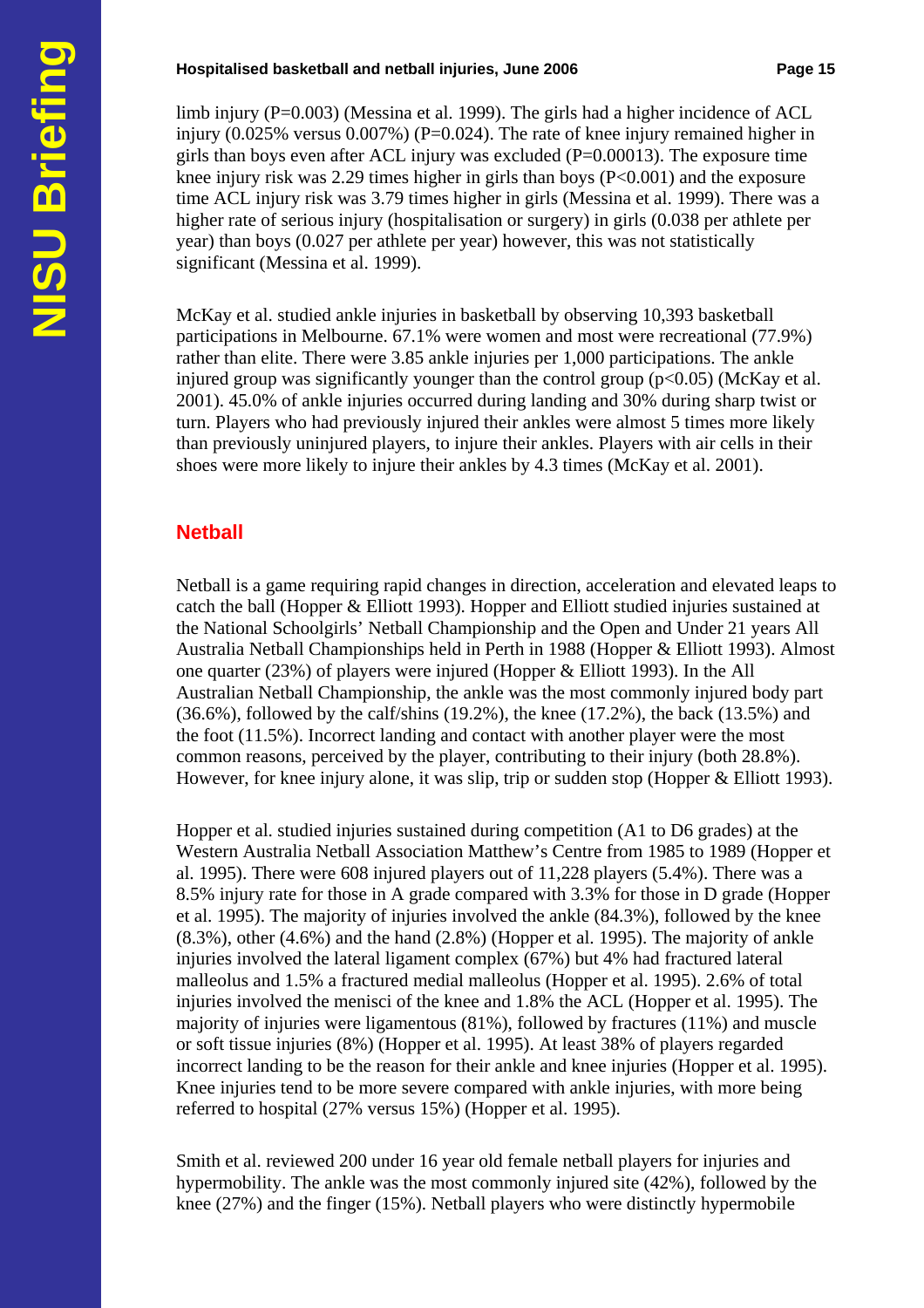(Beighton scores 5–9) were 3 times more likely to be injured than players who were not hypermobile (Beighton scores  $0-2$ ) (p=0.01). Smith et al. did not find age to be a predictor of injury (Smith et al. 2005).

## **Discussion**

There were 1,244 basketball and 1,129 netball related hospitalisations in the 2002–2003 financial year. 80.1% of basketball related hospitalisations occurred in males and 80.4% of netball related hospitalisations occurred in females. There were 6.3 basketball related and 5.7 netball related hospitalisations per 100,000 population. The highest rate of hospitalisation per 100,000 participants (15 years and over) was in the 25–34 year old age group for basketball and the 35–44 year old age group for netball.

In this study, for both basketball and netball, the knee and lower leg was the most common principal body region injured. In the basketball and netball related studies reviewed above the ankle was the most commonly injured body part (Hopper & Elliott 1993; Hopper et al. 1995; Sickles & Lombardo 1993; Messina et al. 1999). Two possible reasons for this disparity are as follows. Firstly, this paper reports on hospitalised injury only unlike the above studies which include even minor injury. Gomez et al. found in their study that knee injury was more likely than ankle injury to require surgery (Gomez et al. 1996). Hopper et al found that knee injuries were more severe than ankle injuries with more referred to hospital (Hopper et al. 1995). Secondly, in this report Achilles tendon injury has been included in knee and lower leg injury and not with ankle injury.

Injury to the Achilles tendon (partial or complete) was the most common diagnoses for both basketball ( $n=94$ ) and netball ( $n=175$ ). The next most common diagnosis was rupture of the ACL (partial or complete), with 81 basketball related and 167 netball related hospitalisations.

Fractures of the distal forearm occurred mainly in 5–19 year olds, knee ligament and meniscal injury occurred mainly in 15–34 year olds and rupture of the Achilles tendon occurred mainly in 25–44 year olds.

It is well known that female athletes have more knee injuries than male athletes, particularly ACL injuries (Messina et al. 1999; Murphy et al. 2003; Gwinn et al. 2000; Powell & Barber-Foss 2000; Beynnon et al. 2002). Potentially females could have more ACL strains than males due to having on average a narrower intercondylar notch of the femur (Shelbourne et al. 1998). Emerson reports that basketball related ACL injury is rare in preadolescents (Emerson 1993). Dislocation, sprain and strain of joints and ligaments of the knee was much more common in netball and in females than in males or basketball. 27.9% of all hospitalised netball injuries and 13.4% of all hospitalised basketball injuries involved knee joint and ligament dislocation and sprain or strain. 27.4% of hospitalisations in females and 11.3% of hospitalisations in males involved the knee joint and ligamentous injury or dislocation. The higher incidence of knee joint and ligament related hospitalisations in netball cannot be wholly explained by the slightly higher average age of netball participants. Netball players have a higher rate of hospitalisation per 100,000 participants (15 years and over) across all age groups except the 50–54 year old age group (where only small numbers are involved).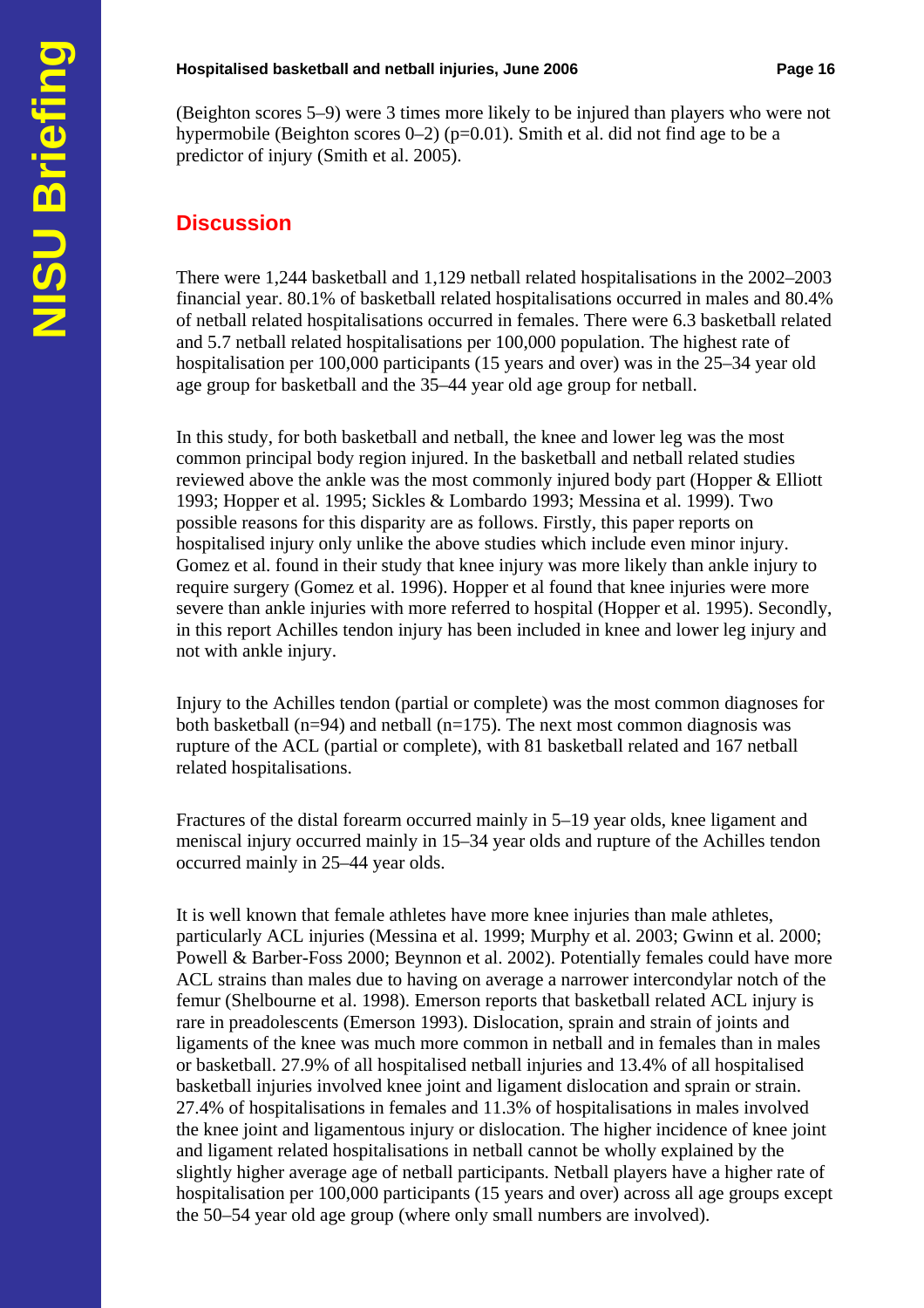#### Hospitalised basketball and netball injuries, June 2006 **Page 17** Page 17

Achilles tendon injury occurred predominately in the 25–44 year old age group. 175 netball related hospitalisations were due to rupture of the Achilles tendon compared with 94 basketball related hospitalisations for the same. There was minimal sex difference (10.0% for males and 12.4% for females). Netball remains popular with the 35 year old plus players with fifty per cent more players than basketball (Australian Sports Commission 2003). However, this only partly explains the higher number of Achilles tendon ruptures in netball than in basketball (Figure 8).

Closed reduction of a fracture of the distal radius and repair of the Achilles tendon were the two most common procedures performed in persons hospitalised for basketball and netball related reasons.

Most basketball and netball hospitalisations occurred at a sports area with 33.4% of basketball related hospitalisations occurring at an indoor sports area and 45.3% of netball related hospitalisations occurring at an outdoor sports area.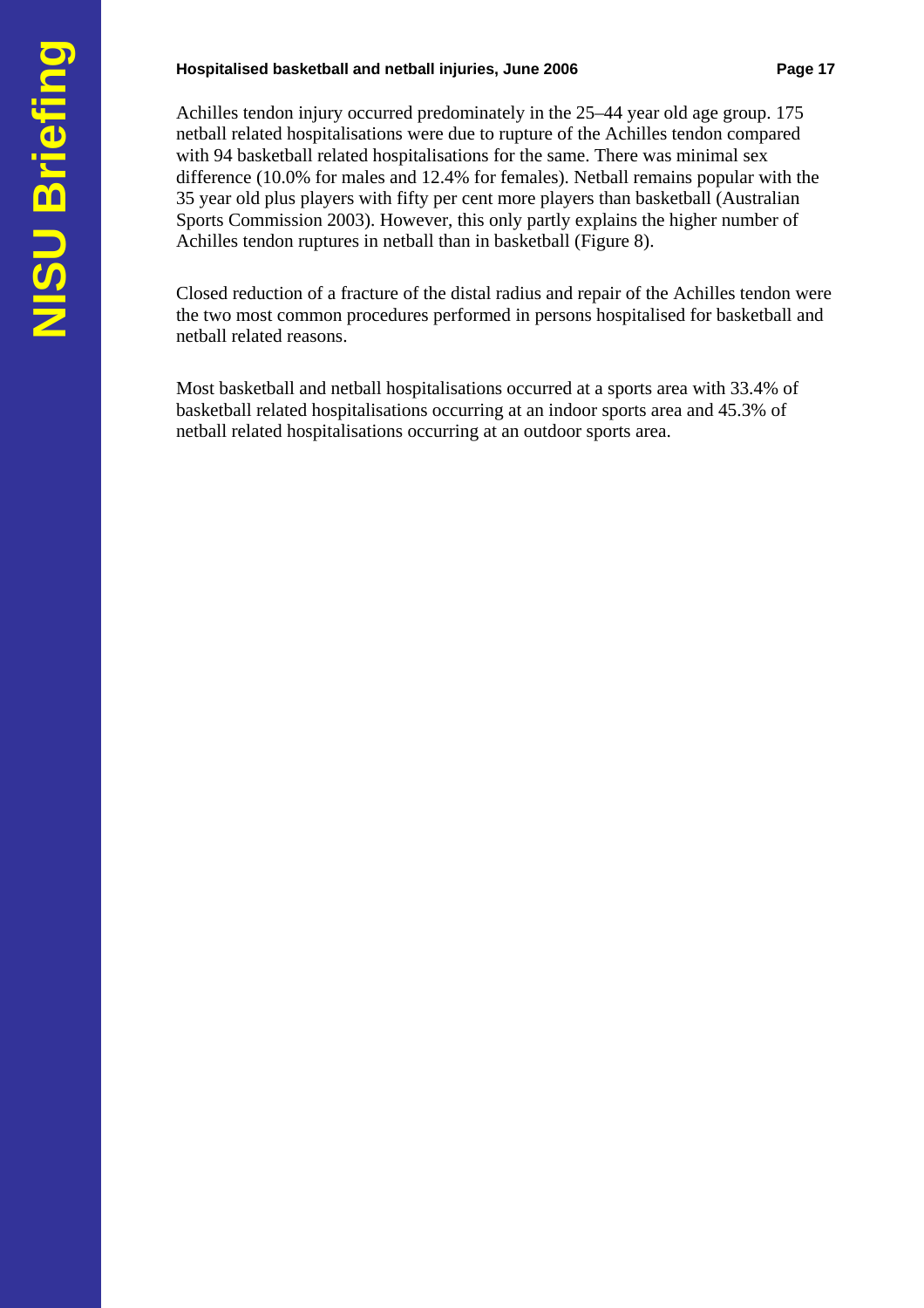## **References**

Australian Bureau of Statistics 2005. Year Book Australia. Culture and recreation. Children's participation in organised sport. Canberra: Australian Bureau of Statistics: p1–4.

Australian Sports Commission 2000a. The Numbers Game. Basketball. Canberra: Active Australia.

Australian Sports Commission 2000b. The Numbers Games. Netball. Canberra: Active Australia.

Australian Sports Commission 2003. Participation in Exercise, Recreation and Sport. Annual report 2003. Canberra: Australian Sports Commission: p1–65.

Beynnon BD, Murphy DF & Alosa DM 2002. Predictive Factors for Lateral Ankle Sprains: A Literature Review. Journal of Athletic Training 37 (4):376–80.

Blair SN, Kohl HW, III, Paffenbarger RS, Jr, Clark DG, Cooper KH & Gibbons LW 1989. Physical fitness and All-cause Mortality. A Prospective Study of Healthy Men and Women. JAMA 262 (17):2,395–2,401.

Emerson RJ 1993. Basketball Knee Injuries and the Anterior Cruciate Ligament. Clinics in Sports Medicine 12 (2):317–27.

Finch C, Cassell E & Stathakis V 1999. The epidemiology of sports and active recreation injury in the Latrobe Valley. Research Report 151. Melbourne: Monash Accident Research Centre.

Flood L & Harrison J 2006. Hospitalised sports injury, Australia 2002–03. Canberra: Australian Institute of Health and Welfare.

General TS 1999. Physcial Activity and Health. At-A-Glance. National Center for Chronic Disease Prevention and Health Promotion. Last updated: Nov 17 1999. Date accessed: 6/4/2005

Gomez E, DeLee JC & Farney WC 1996. Incidence of Injury in Texas Girls' High School Basketball. The American Journal of Sports Medicine 24 (5):684–7.

Gwinn DE, Wilckens JH, McDevitt ER, Ross G & Kao TC 2000. The Relative Incidence of Anterior Cruciate Ligament Injury in Men and Women at the United States Naval Academy. The American Journal of Sports Medicine 28 (1):98–102.

Hopper D & Elliott B 1993. Lower Limb and Back Injury Patterns of Elite Netball Players. Sports Medicine 16 (2):148–62.

Hopper D, Elliott B & Lalor J 1995. A descriptive epidemiology of netball injuries during competition: a five year study. British Journal of Sports Medicine 29 (4):223–8.

Lindsay M, Luschwitz D, Moorhead G & Finch C 2000. Sports Injury in Australia. An evaluation of current sports injury data collection, research and interventions. Canberra: Commonwealth Department of Health and Aged Care, Sports Medicine Australia, Active Australia: p42.

McKay GD, Goldie PA, Payne WR & Oakes BW 2001. Ankle injuries in basketball: Injury rate and risk factors. British Journal of Sports Medicine 35 (2):103–8.

Medibank Private Limited 2004. Sports Injuries Report 2004. Melbourne: Medibank Private Limited: p1–6.

Messina DF, Farney WC & DeLee JC 1999. The Incidence of Injury in Texas High School Basketball. A Prospective Study Among Male and Female Athletes. The American Journal of Sports Medicine 27 (3):294–9.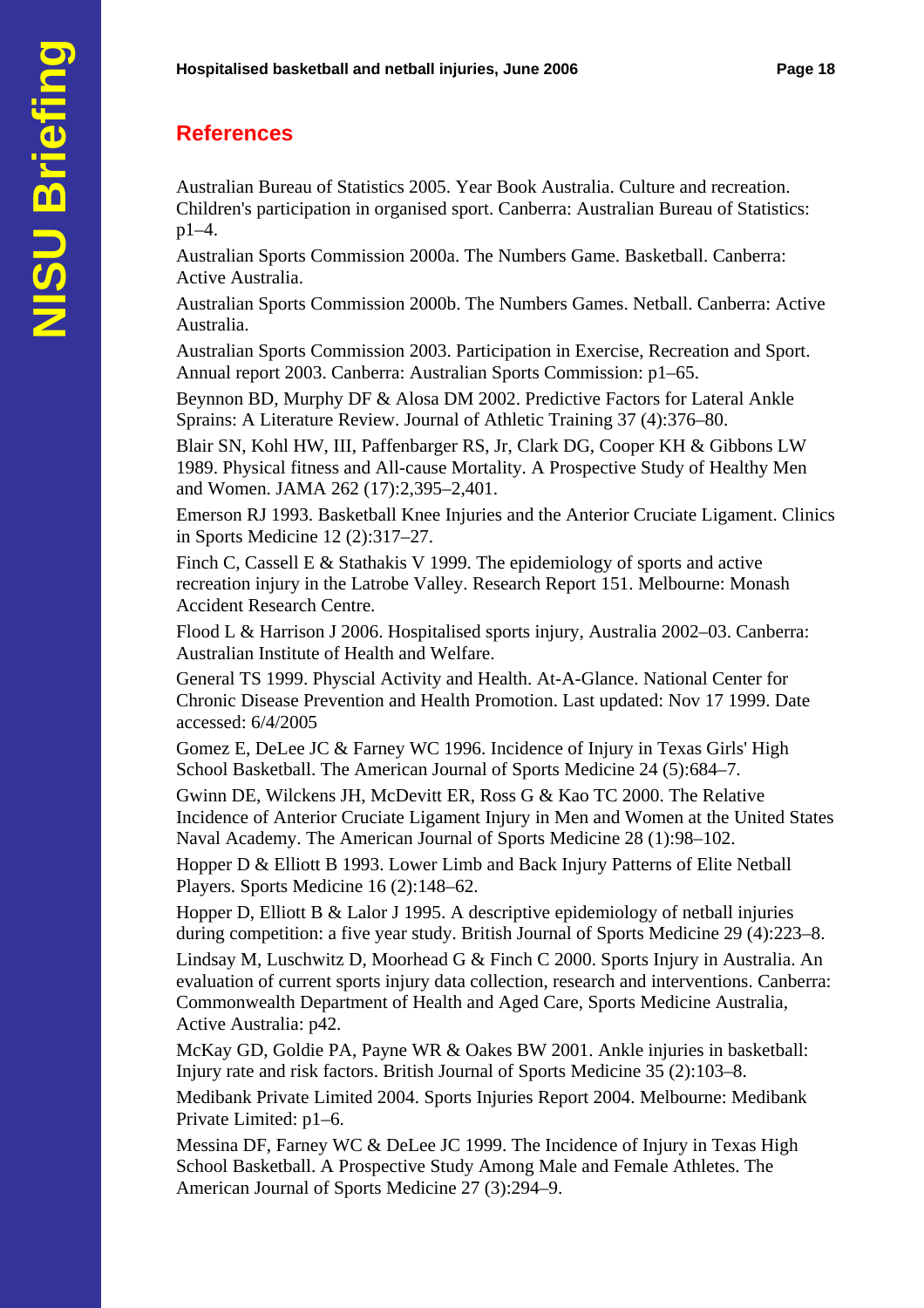#### **Hospitalised basketball and netball injuries, June 2006 Cassical Page 19 Page 19**

Murphy DF, Connolly DAJ & Beynnon BD 2003. Risk factors for lower extremity injury: a review of the literature. British Journal of Sports Medicine 37 (1):13–29.

National Centre for Classification in Health 2002a. The International Statistical Classification of Diseases and Related Health Problems, 10th Revision, Australian Modification (ICD-10-AM) Third edition Tabular List of Diseases. Sydney: University of Sydney.

National Centre for Classification in Health 2002b. The International Statistical Classification of Diseases and Related Health Problems, 10th Revision, Australian Modification (ICD-10-AM) Third edition Tabular List of Procedures Sydney: University of Sydney.

Office for Recreation and Sport 2000. Active Alert. A report on the prevention of activity injuries in young people. It's a matter for everybody. Adelaide: Office for Recreation and Sport, Department of Industry & Trade: p1–6.

Powell JW & Barber-Foss KD 2000. Sex-Related Injury Patterns Among Selected High School Sports. The American Journal of Sports Medicine 28 (3):385–91.

Sacco RL, Gan R, Boden-Albala B, Lin I, Kargman DE, Hauser WA, et al. 1998. Leisure-Time Physical Activity and Ischaemic Stroke Risk: The Northern Manhattan Stroke Study. Stroke 29 (2):380–7.

Shelbourne KD, Davis TJ & Klootwyk TE 1998. The Relationship Between Intercondylar Notch Width of the Femur and the Incidence of Anterior Cruciate Ligament Tears. The American Journal of Sports Medicine 26 (3):402–8.

Sickles RT & Lombardo JA 1993. The Adolescent Basketball Player. Clinics in Sports Medicine 12 (2):207–19.

Siscovick DS, Laporte RE & Newman JM 1985. The Disease-Specific Benefits and Risks of Physical Activity and Exercise. Public Health Reports 100 (2):180–8.

Smith R, Damodaran AK, Swaminathan S, Campbell R & Barnsley L 2005. Hypermobilitiy and sports injuries in junior netball players. British Journal of Sports Medicine 36 (9):628–31.

Sonzogni JJ & Gross ML 1993. Assessment and treatment of basketball injuries. Clinics in Sports Medicine 12 (2):221–37.

Stevenson MR, Hamer P, Finch CF, Elliot B & Kresnow M 2000. Sport, age, and sex specific incidence of sports injuries in Western Australia. British Journal of Sports Medicine 34 (3):188–94.

Szabadi E 1988. Physical exercise and mental health. British medical journal 296 (5 March): 659–60.

Watson W, L, & Ozanne-Smith J 1997. The Cost of Injury to Victoria.124. Clayton, Victoria: Monash University Accident Research Centre.